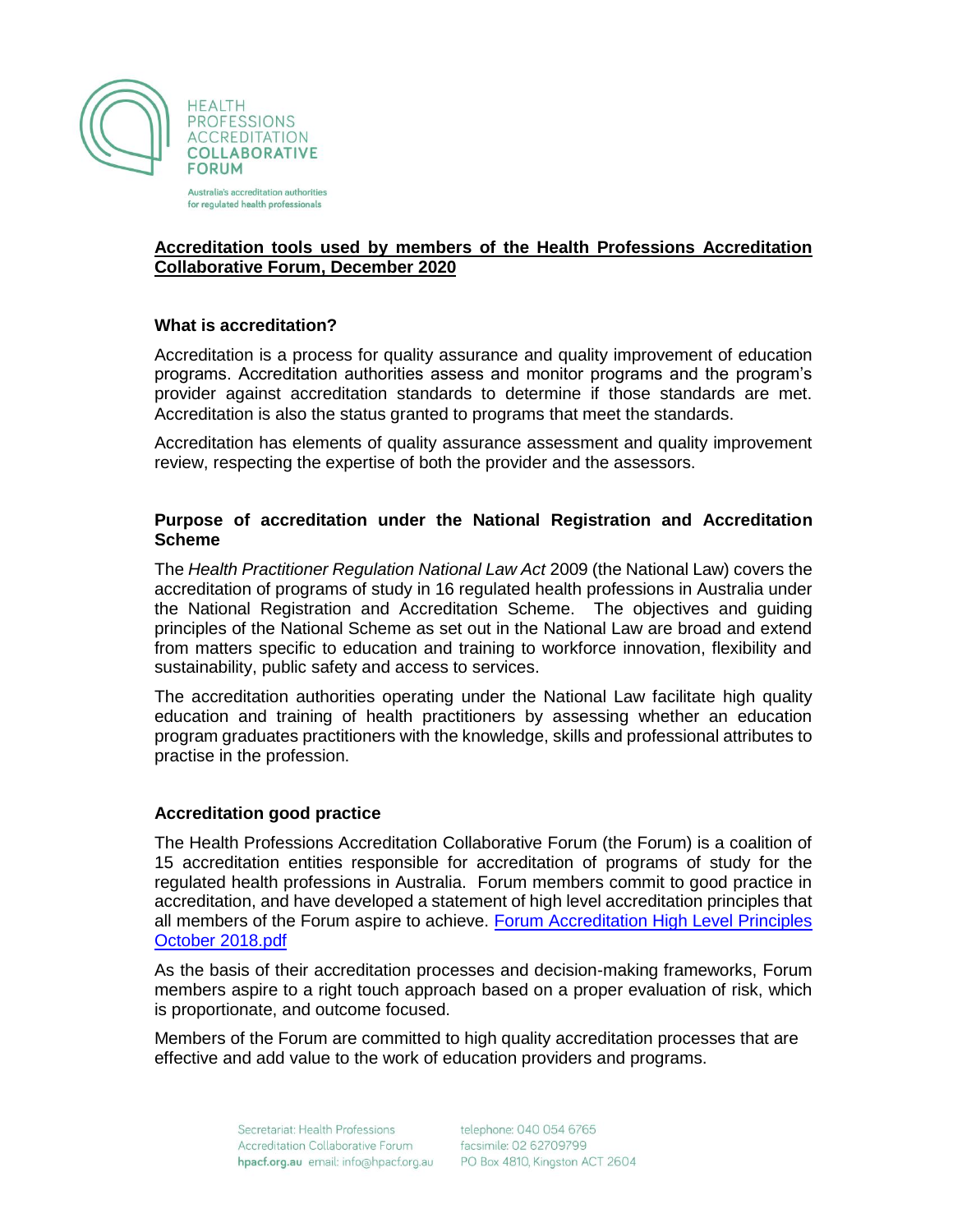

for regulated health professionals

### **Accreditation tools**

Accreditation authorities use a mix of accreditation tools to assess programs of study and their providers. The tools and processes together aim to ensure that the Accreditation Authority has an objective and comprehensive understanding of the performance of a program and its provider against the accreditation standards.

Tools include:

- Provider-generated analysis of its performance against the standards. This might include self-assessment reports, accreditation submissions addressing the standards, and data collections. Accreditation authorities publish templates and guides to ensure that these submissions provide the appropriate foundational information for the accreditation assessment.
- Reports, data and findings of other accreditation, review and regulatory bodies. Accreditation authorities aim to streamline reporting by using the findings and outcomes of others or by sharing information through memoranda of understanding, such as MOUs with the Tertiary Education Quality and Standards Agency or Australian Skills Quality Authority.
- Accreditation authority-generated analysis of the program and the provider. Accreditation authorities track programs against the standards over time and use this tracking to inform risk assessments.
- Structured consultations with program stakeholders, which may be about the program as a whole or about specific standards. Consultations may be in the form of stakeholder surveys, structured submissions, consultation meetings, or focus groups. These consultations support the accreditation authority to understand important perspectives on the program, and to triangulate the provider's information.
- In-depth assessment by an expert team or panel. The team may use a number of techniques including document analysis of the reports and submissions provided (see above), site visits, meetings, observation of teaching and/or assessment, surveys, and desk top audits. Appointment of expert panels or teams allows the accreditation authority to assess a program in depth and to bring specific expertise to the assessment.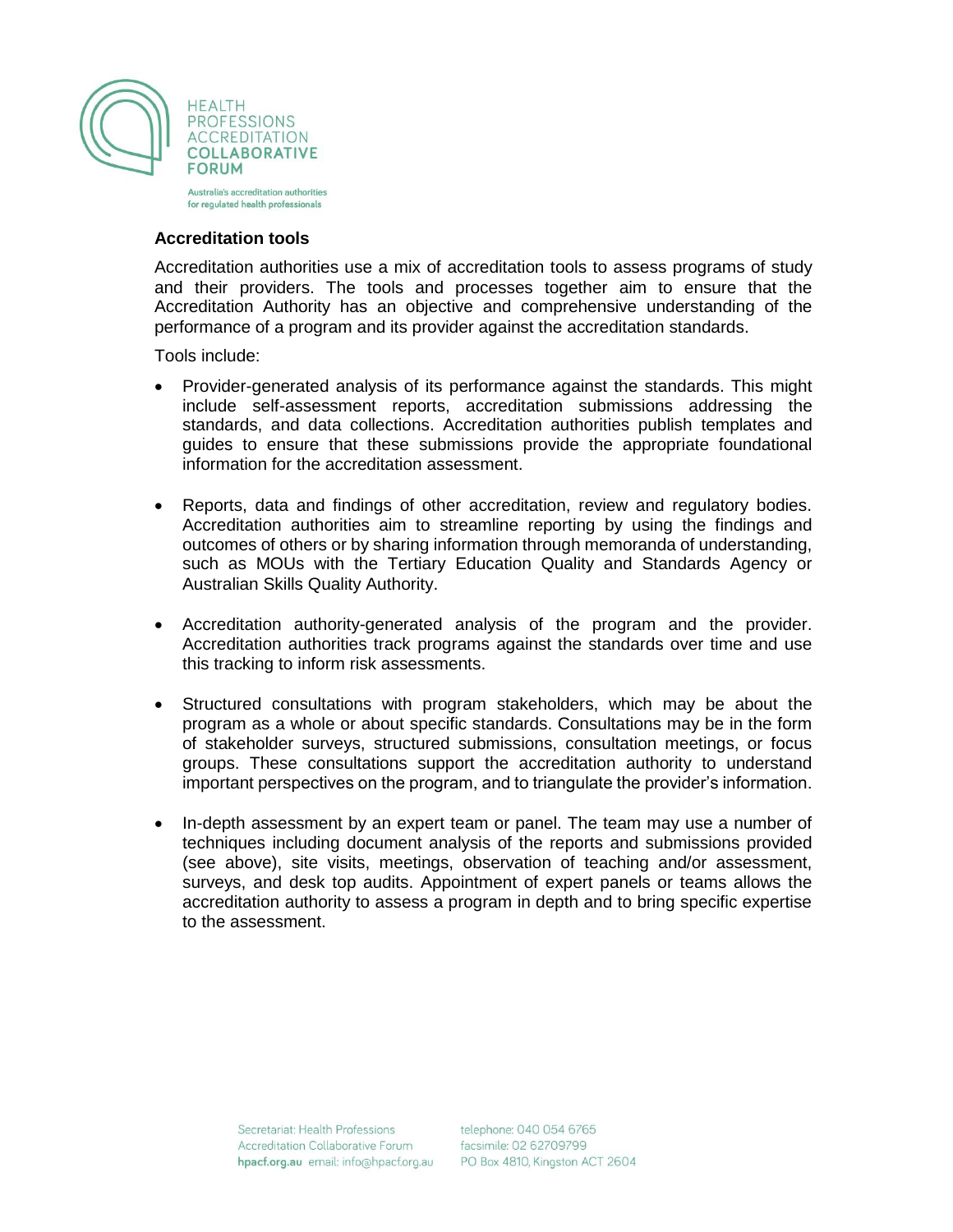

Australia's accreditation authorities for regulated health professionals

Site visits are a key accreditation technique, allowing for extended dialogue and interaction. The purpose of the site visit will depend on the circumstances and the nature of the program and the provider. Accreditation authorities use site visits to:

- understand the provider's institutional culture and the context in which the program is delivered and their influence on the program
- allow the external accreditors to verify information provided in accreditation documents such as accreditation and self-assessment submissions or stakeholder submissions and triangulate information across different groups
- allow for detailed and timely discussions between accreditors and key contributors and local stakeholders of the program including staff and students
- assess program resources and facilities
- allow the provider to share additional information with the accreditors, particularly contextual information that further demonstrates how the accreditation standards are met
- enrich the accreditation authority's comprehensive report on the assessment of the program and the provider and its accreditation decision making.

Depending on the accreditation authority and the nature and context of the programs being accredited, the site visit may also be used to:

- facilitate collegial interactions and peer review
- gain insights concerning the program and provider that is best obtained by direct observation, such as observation of teaching or assessment, or review of detailed material that needs to be kept confidential such as samples of student reports or assessment forms
- consider specific issues such as complaints or concerns that a program may not be meeting standards.

As technology improves, accreditation authorities are increasingly mixing face to face site visits with online discussions. In making a decision about the use of site visits, the accreditation authority will consider how best they can develop an objective and comprehensive assessment of the program and the provider against the standards.